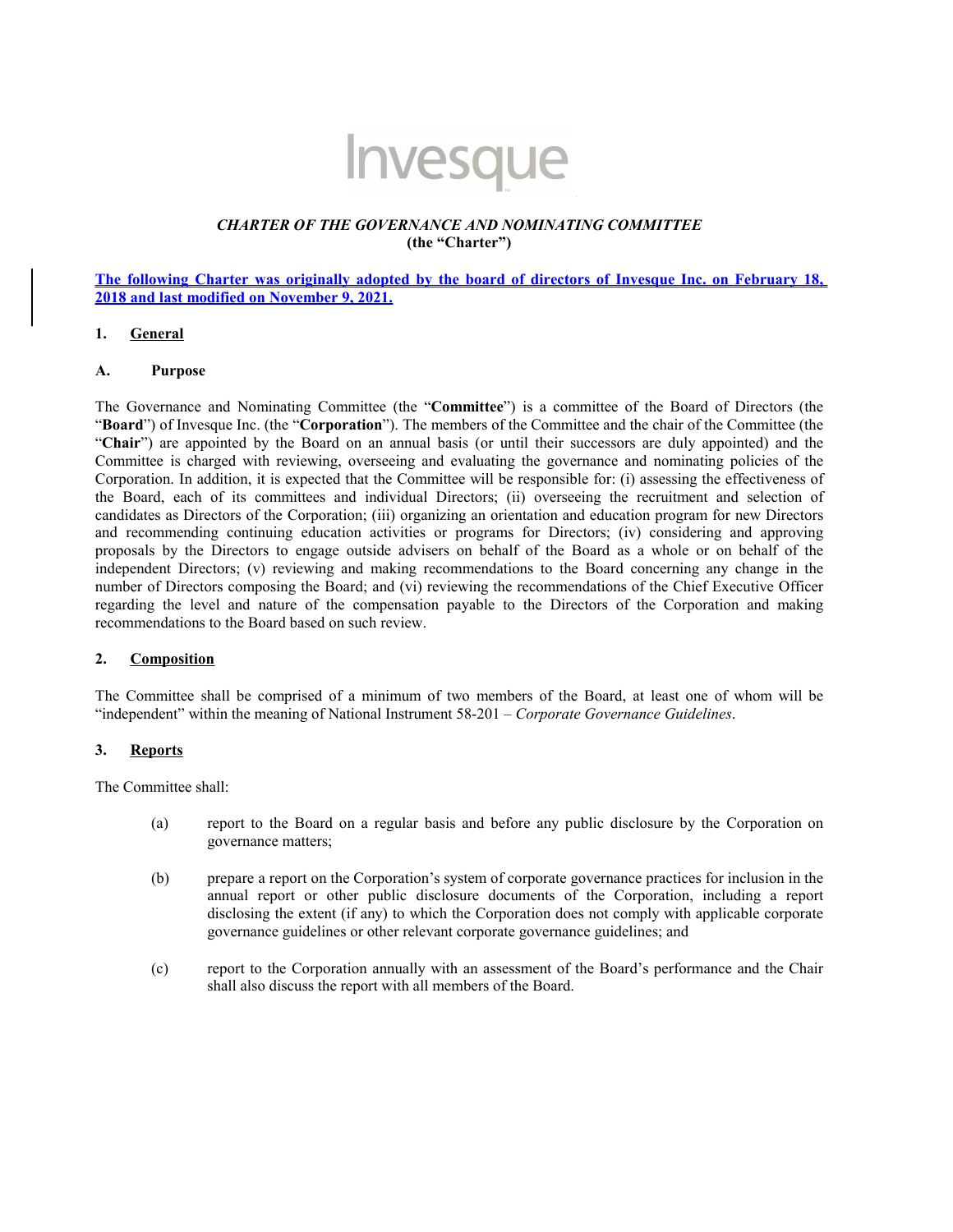# **4. Responsibilities**

## **A. Board Member Candidates**

The Committee shall:

- (a) Review annually the competencies, skills and personal qualities required of Board members, as a whole, in light of relevant factors, including:
	- (i) the objective of adding value to the Corporation in light of the opportunities and risks facing the Corporation and the Corporation's proposed strategies;
	- (ii) the need to ensure, to the greatest extent possible, that a majority of the Board is comprised of individuals who meet the independence requirements of the applicable regulatory, stock exchange and securities law requirements or other guidelines;
	- (iii) the level of female representation and diversity on the Board; and
	- (iv) the policies of the Board with respect to Board member tenure, retirement and succession and Board member commitments.
- (b) Establish and oversee an appropriate orientation and education program for new Board members in order to familiarize them with the Corporation and its business (including the Corporation's reporting and corporate structure, strategic plans, significant financial, accounting and risk issues, compliance programs and policies, management and the external auditors).
- (c) The Committee shall recommend to the Board continuing education activities or programs for Directors, from time to time as appropriate, that shall, among other things, assist Directors to maintain or enhance their skills and abilities as Directors, and assist Directors in ensuring that their knowledge and understanding of the Corporation's business remains current.
- (d) Seek individuals qualified (in context of the needs of the Corporation and any formal criteria established by the Board) to become members of the Board for recommendation to the Board.
- (e) Review and recommend to the Board the membership and allocation of Board members to the various committees of the Board.
- (f) Establish procedures for the receipt of comments from all Board members to be included in an annual assessment of the Board's performance, including individual contributions.
- (g) Appoint and, if appropriate, terminate any search firm to be used to identify Board candidates and to approve the search firm's fees and other retention terms.

#### **B. Corporate Governance and Compliance**

The Committee shall:

- (a) Review from time to time the size of the Board and the number of Board members who are independent for the purpose of applicable regulatory, stock exchange and securities law requirements or guidelines and Corporation policies regarding Board member independence.
- (b) From time to time as appropriate, review the adequacy of the corporate governance practices of the Corporation and recommend any proposed changes to the Board for approval.
- (c) From time to time as appropriate, review the practices of the Board (including separate meetings of non-management Board members) to identify improvements in corporate governance practices.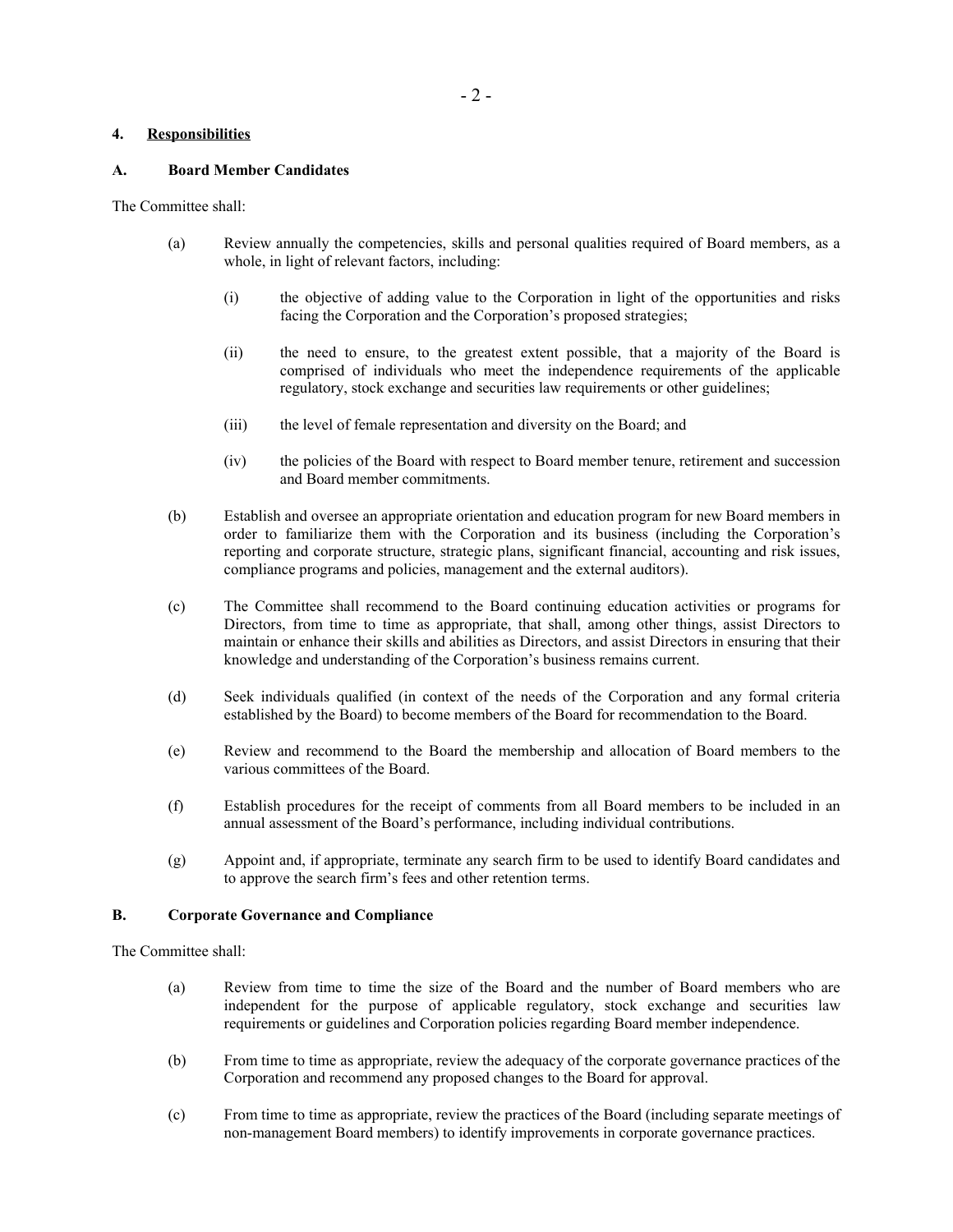- (d) From time to time as appropriate, review the powers, mandates and performance, and the membership of the various committees of the Board and, if appropriate, make recommendations to the Board.
- (e) From time to time as appropriate, review the relationship between senior management and the Board and, if appropriate, make recommendations to the Board with a view to ensuring that the Board is able to function independently of management.

# **C. Compensation of Directors**

The Committee shall, upon receiving the recommendation of the Chief Executive Officer regarding the level and nature of the compensation payable to the Directors (including incentive compensation plans), review such recommendations and make recommendations to the Board based on such review, with respect to the compensation, including incentive compensation plans, of Directors, the Chairman, the Lead Director, if any, and those acting as committee chairs to, among other things, ensure their compensation appropriately reflects the responsibilities they are assuming.

## **5. Meetings**

The Committee shall meet at least semi-annually and more frequently as circumstances require. All members of the Committee should strive to be at all meetings. A quorum for the transaction of business at any meeting of the Committee shall be a majority of the members of the Committee or such greater number as the Committee shall by resolution determine. The Committee shall keep minutes of each meeting of the Committee. A copy of the minutes shall be provided to each member of the Committee. The Committee shall meet separately, periodically, with management and may request any officer or employee of the Corporation or any of its direct or indirect subsidiaries or outside counsel to attend meetings of the Committee or with any members of, or advisors to, the Committee. The Committee may form and delegate authority to individual members and subcommittees where the Committee determines it is appropriate to do so.

The Committee shall determine any desired agenda items.

#### **6. Independent Advice**

In discharging its mandate, the Committee shall have the authority to retain, at the expense of the Corporation, special advisors as the Committee determines to be necessary to permit it to carry out its duties.

## **7. Annual Evaluation**

At least annually, the Committee shall, in a manner it determines to be appropriate:

- (a) Perform a review and evaluation of the performance of the Committee and its members, including the compliance of the Committee with this Charter.
- (b) Review and assess the adequacy of this Charter and recommend to the Board any improvements to this Charter that the Committee believes to be appropriate.